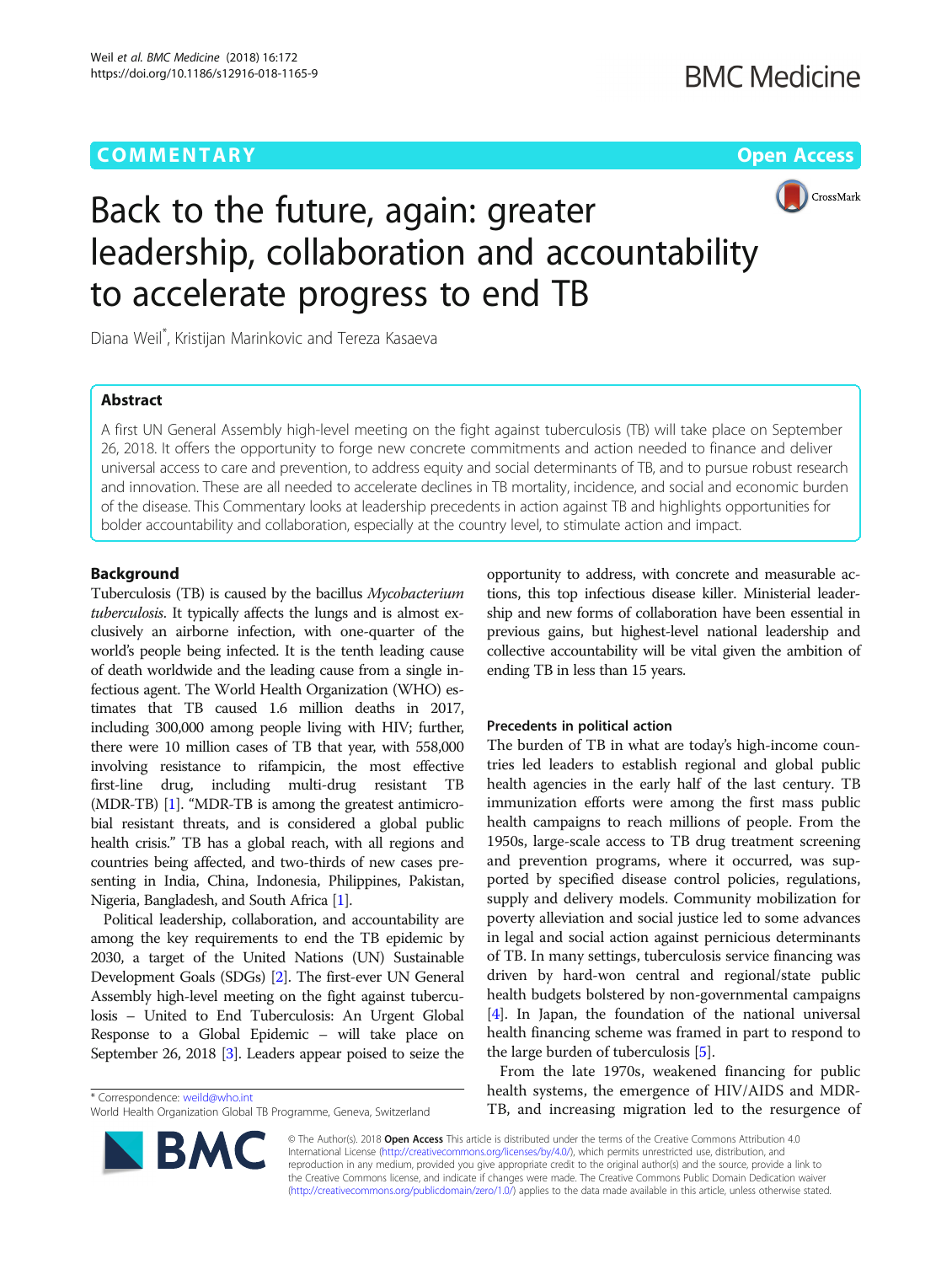TB in some higher-income countries, with renewed recognition of the scope and scale of epidemics in lowand middle-income countries and the need to respond through global coordinated effort [[6](#page-2-0)]. WHO announced that TB was a global emergency in 1993. Major actions over subsequent decades included new WHO TB control strategies, targets, guidance, and measurement, as well as special attention to TB/HIV and MDR-TB together with stronger domestic, bilateral, and multilateral financing [[7\]](#page-2-0). Global collaboration improved, with the new UN Millennium Development Goals, the Stop TB Partnership/Global Drug Facility, the Global Fund to Fight AIDS, TB and Malaria, research partnerships, and some ministerial meetings. Before 2015, the global epidemic of TB had turned around, and 54 million lives were saved from 2000 to 2017 [\[1](#page-2-0)] and TB investment was seen among development researchers and officials as a 'best buy' [\[8](#page-2-0)].

Yet, the ongoing TB burden is unacceptable for a preventable and curable disease. Based on population-based and health facility surveys, WHO estimates that 3.6 million new TB cases in 2017 went unreported to public health systems and either missed out on care or received care of unknown quality in public or private sectors [\[1](#page-2-0)]. Vulnerable and marginalized groups are most likely to be missed. Additionally, treatment programs carry direct and indirect costs and are often not people friendly. Likewise, health system weaknesses are profound in many regions, and efforts to engage civil society have been far from adequate. TB mortality and incidence reductions are slow; the MDR-TB crisis persists, with only one in four people receiving the required treatment, a 55% treatment success rate, and slow access to new diagnostics, and drugs [[1\]](#page-2-0).

#### New political momentum

The WHO End TB Strategy was adopted to guide accelerated action from 2016, aligned with the SDGs. It set three targets for 2030, namely 90% reduction in deaths, 80% reduction in incidence, and zero catastrophic costs for patients and their families, along with the associated strategic actions. The Stop TB Partnership Global Plan to End TB 2016–2020 proposed the financing framework needed to implement the Strategy and reach targets, as well as the paradigm shift in mind-set needed to make it happen [[9\]](#page-2-0). However, WHO reports that investments and actions thus far fall short of those needed, with a gap of US\$ 3.5 billion in 2018 in investment in TB interventions in low- and middle-income countries. The Treatment Action Group reports a US\$ 1.3 billion annual gap in TB research financing [\[10\]](#page-2-0). Yet, until recently, TB has not been addressed by government leaders, unlike some other global health concerns.

Action at the highest political level is emerging, with recognition of the profound threat of antimicrobial resistance, of the fact that TB has surpassed HIV/AIDS as the greatest infectious killer, and that research is needed for new tools to end TB. Related messages have been sent forth, for example, in the statements of the G20 [[11\]](#page-2-0), the Asia-Pacific Economic Cooperation [[12](#page-2-0)], BRICS (Brazil, Russia, India, China, South Africa) [\[13](#page-2-0)], and European Parliament leaders [\[14\]](#page-2-0). WHO's new leadership has advanced attention at higher political levels on global health, and engaged with civil society and other stakeholders to assert its commitments to drive greater collaboration to end TB. The WHO Global Ministerial Conference, Ending Tuberculosis in the Sustainable Development Era: A Multisectoral Response, held in November 2017 [\[15](#page-2-0)], and its Moscow Declaration to End TB [[2](#page-2-0)], endorsed by ministers and other officials of nearly 120 countries, framed priorities for urgent action and to inform the upcoming UN high-level meeting. The actions included driving the TB response within the SDG Agenda with universal access to care and prevention, sufficient and sustainable financing, intensified research and innovation, and multisectoral accountability. Additionally, the Delhi End TB Summit of Southeast Asian countries in March 2018 [\[16\]](#page-2-0) and July's African Union Assembly [[17\]](#page-2-0) set new specific commitments.

In order to help enable the universal access to TB treatment needed to end TB, WHO, the Stop TB Partnership, and the Global Fund to Fight AIDS, TB and Malaria have launched an initiative, known as 'FIND. TREAT. ALL #ENDTB', with the aim of mobilizing and supporting countries to enable the treatment of 40 million people with TB from 20[18](#page-2-0) to 2022  $[18]$ . Additionally, the Stop TB Partnership has put forward five 'Key Asks' [[19](#page-2-0)] to the leaders participating in the UN high-level meeting largely aligned with the actions called for in the Moscow Declaration [[2\]](#page-2-0). The 'Key Asks' include an appeal for US\$ 13 billion in TB care and prevention investment annually up to 2022 and US\$ 2 billion in annual research investment. The Global TB Caucus of parliamentarians put forward a related position statement and advocacy effort [[20](#page-2-0)].

#### Strengthened accountability and action at country level

Driving multisectoral accountability is among the topics set to be addressed at the high-level meeting. In the Moscow Declaration [[2\]](#page-2-0), ministers called for WHO to develop, in consultation with Member States and partners, a multisectoral accountability framework. WHO pursued background review of related experiences in global health and other fields and held consultations. The World Health Assembly in May 2018 called for the further development of the framework, as well as its adaptation and use at country level. The draft framework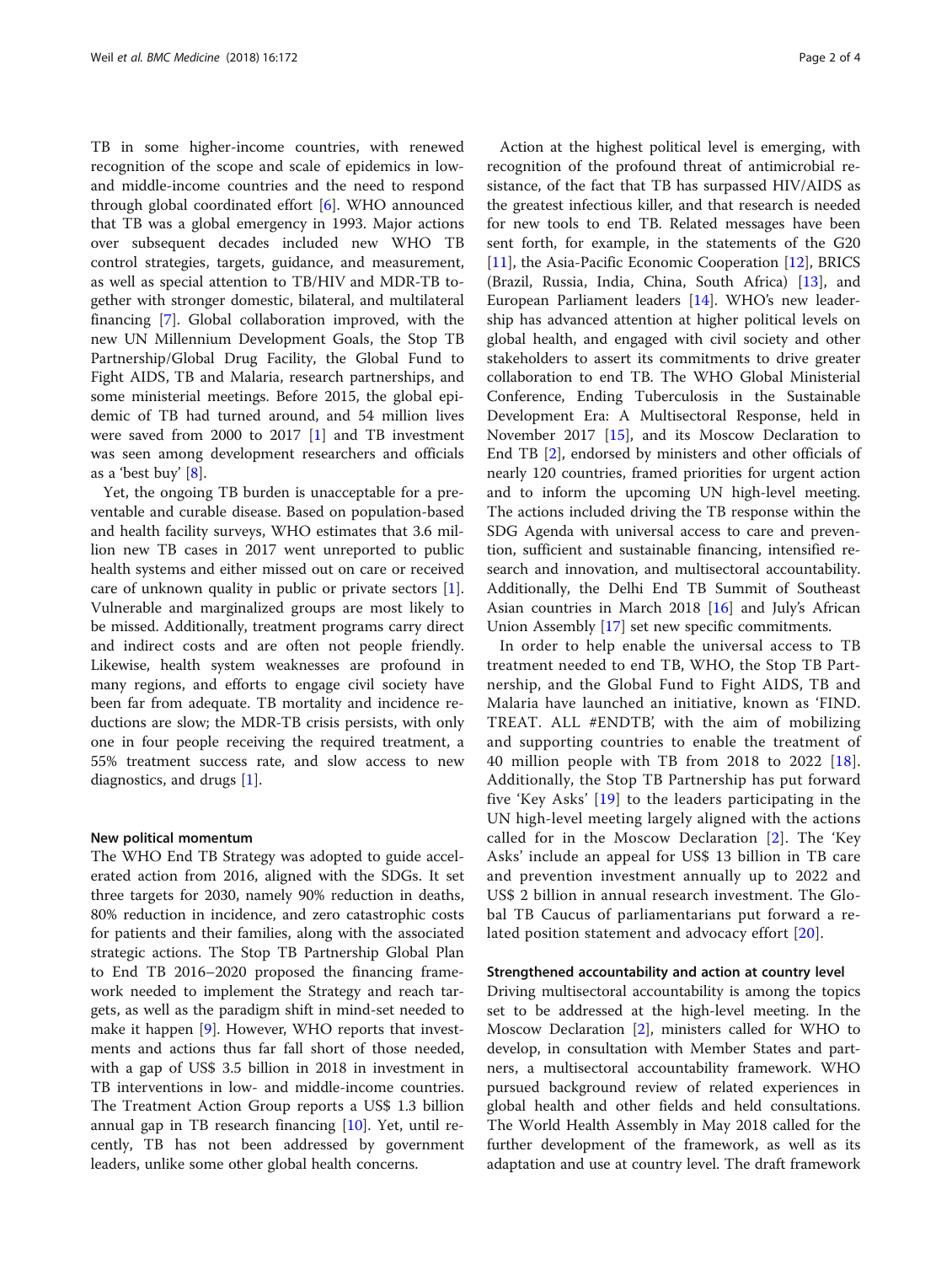<span id="page-2-0"></span>proposes a cycle of efforts at national, regional, and global levels, namely commitments, actions, monitoring and reporting, and review. Among the areas viewed as needing most attention is how best to achieve high-level review that drives multisectoral action, involves civil society, and holds all stakeholders accountable [21].

# Conclusion

The General Assembly calls for the UN high-level meeting on TB to arrive at a concise action-oriented political declaration. In that declaration, Member States have an unprecedented opportunity to shift gear. In September 2019, leaders will meet again to address universal health coverage, another essential SDG health target. The success of that meeting will, in part, depend on actions taken subsequently to this upcoming declaration on TB, on a related declaration of a 2018 high-level meeting on non-communicable diseases, and on the 2016 meetings on HIV/AIDS [[22\]](#page-3-0) and antimicrobial resistance [[23](#page-3-0)].

In 1993, with the resurgence of TB at that time, the London School of Hygiene and Tropical Medicine hosted a forum under an apt title, "Tuberculosis: Back to the Future" [[24](#page-3-0)]. Twenty-five years later, the global leaders meeting at UN headquarters should reflect back and move forward, together, with unprecedented speed.

#### Abbreviations

MDR-TB: Multidrug-resistant tuberculosis; SDGs: Sustainable Development Goals; TB: Tuberculosis; UN: United Nations; WHO: World Health Organization

#### Acknowledgements

The views expressed are those of the authors alone and do not necessarily represent the decisions or policies of the World Health Organization.

#### Funding

No dedicated funding was required for preparation of the Commentary.

## Availability of data and materials

Not applicable.

#### Authors' contributions

TK and DW conceived the commentary, DW drafted the manuscript with contributions from KM and TK, and all authors revised the draft. All authors read and approved the final version prior to publication.

#### Ethics approval

Not applicable.

#### Consent for publication

Not applicable.

#### Competing interests

The authors declare that they have no competing interests.

#### Publisher's Note

Springer Nature remains neutral with regard to jurisdictional claims in published maps and institutional affiliations.

Received: 28 August 2018 Accepted: 6 September 2018 Published online: 19 September 2018

#### References

- 1. World Health Organization. Global TB Report 2018. Geneva: WHO; 2018. 2. Moscow Declaration to End TB. Geneva: WHO; 2017. [http://www.who.int/tb/](http://www.who.int/tb/Moscow_Declaration_MinisterialConference_TB/en)
- [Moscow\\_Declaration\\_MinisterialConference\\_TB/en/.](http://www.who.int/tb/Moscow_Declaration_MinisterialConference_TB/en) Accessed 10 Aug 2018.
- 3. United Nations General Assembly. Resolution adopted by the General Assembly on 4 April 2018. A/RES/72/268. Scope, Modalities, Format and Organization of the High Level Meeting on the Fight Against Tuberculosis. [http://www.un.org/en/ga/search/view\\_doc.asp?symbol=A/RES/72/268.](http://www.un.org/en/ga/search/view_doc.asp?symbol=A/RES/72/268) Accessed 15 Aug 2018.
- 4. Binkin NJ, Vernon AA, Simone PM, McCray E et al. Tuberculosis prevention and control activities in the United States: an overview of the organization of tuberculosis services. Int. J Tuberc Lung Dis. 1999;3(8):663–74(12).
- 5. Takemi K. Proposal for a T-shaped approach to health system strengthening. Health Systems Reform. 2016 2(1):8–10.2016. [https://doi.org/10.1080/23288604.](https://doi.org/10.1080/23288604.2015.1123339) [2015.1123339](https://doi.org/10.1080/23288604.2015.1123339) Accessed 11 Aug 2018;
- 6. Raviglione M, Pio A. Evolution of Tuberculosis Control Policies 1948-2001. Lancet. 2002;359:775–80.
- 7. Uplekar M, Weil D, Lönnroth K, Jaramillo E, Lienhardt C, Dias HM, et al. WHO's new End TB Strategy. Lancet. 2015;385(9979):1799–801.
- 8. United Nations. 2013. A New Global Partnership: Eradicate Poverty and Transform Economies Through Sustainable Development. [https://www.un.](https://www.un.org/sg/sites/www.un.org.sg/files/files/HLP_P2015_Report.pdf) [org/sg/sites/www.un.org.sg/files/files/HLP\\_P2015\\_Report.pdf](https://www.un.org/sg/sites/www.un.org.sg/files/files/HLP_P2015_Report.pdf). Accessed 10 Sept 2018.
- 9. Stop TB Partnership, UNOPS. The Paradigm Shift 2016–2020: Global Plan to End TB. Geneva: Stop TB Partnership, UNOPS, 2015. [http://www.stoptb.org/](http://www.stoptb.org/assets/documents/global/plan/GlobalPlanToEndTB_TheParadigmShift_2016-2020_StopTBPartnership.pdf) [assets/documents/global/plan/GlobalPlanToEndTB\\_TheParadigmShift\\_2016-](http://www.stoptb.org/assets/documents/global/plan/GlobalPlanToEndTB_TheParadigmShift_2016-2020_StopTBPartnership.pdf) [2020\\_StopTBPartnership.pdf](http://www.stoptb.org/assets/documents/global/plan/GlobalPlanToEndTB_TheParadigmShift_2016-2020_StopTBPartnership.pdf) (Accessed 4 Sept 2018)
- 10. Treatment Action Group 2017. The Ascent Begins: Tuberculosis Research Funding Trends, 2005–2016. [http://treatmentactiongroup.org/sites/default/](http://treatmentactiongroup.org/sites/default/files/TB_FUNDING_2017_final.pdf) [files/TB\\_FUNDING\\_2017\\_final.pdf.](http://treatmentactiongroup.org/sites/default/files/TB_FUNDING_2017_final.pdf) Accessed 16 Aug 2018.
- 11. The G20 Leaders' Declaration "Shaping an Interconnected World", adopted in Hamburg on 7–8 July 2017. [https://www.g20germany.de/Content/EN/\\_](https://www.g20germany.de/Content/EN/_Anlagen/G20/G20-leaders-declaration.pdf?__blob=publicationFile&v=11) [Anlagen/G20/G20-leaders-declaration.pdf?\\_\\_blob=publicationFile&v=11.](https://www.g20germany.de/Content/EN/_Anlagen/G20/G20-leaders-declaration.pdf?__blob=publicationFile&v=11) Accessed 13 Aug 2018.
- 12. APEC. Joint Statement of the 7th APEC High-Level Meeting on Health & the Economy, 23–24 August 2017, Viet Nam. [https://www.apec.org/Meeting-](https://www.apec.org/Meeting-Papers/Sectoral-Ministerial-Meetings/Health/2017_health_him)[Papers/Sectoral-Ministerial-Meetings/Health/2017\\_health\\_him](https://www.apec.org/Meeting-Papers/Sectoral-Ministerial-Meetings/Health/2017_health_him). Accessed 10 Aug 2018.
- 13. BRICS. The BRICS Leaders Xiamen Declaration, Adopted on 4 September 2017, in Xiamen, decided to set up "The Tuberculosis Research Network". [https://www.brics2017.org/English/Documents/Summit/201709/t20170908\\_](https://www.brics2017.org/English/Documents/Summit/201709/t20170908_2021.html) [2021.html.](https://www.brics2017.org/English/Documents/Summit/201709/t20170908_2021.html) Accessed 10 Aug 2018.
- 14. European Parliament. Resolution on the EU's Response to HIV/AIDS, Tuberculosis and Hepatitis C, 2017/2576 (RSP), on 5 July 2017. [http://www.](http://www.europarl.europa.eu/oeil/popups/ficheprocedure.do?lang=en&reference=2017/2576(RSP)#tab-0) [europarl.europa.eu/oeil/popups/ficheprocedure.do?lang=en&reference=](http://www.europarl.europa.eu/oeil/popups/ficheprocedure.do?lang=en&reference=2017/2576(RSP)#tab-0) [2017/2576\(RSP\)#tab-0.](http://www.europarl.europa.eu/oeil/popups/ficheprocedure.do?lang=en&reference=2017/2576(RSP)#tab-0) Accessed 10 Aug 2018.
- 15. First WHO Global Ministerial Conference, Ending Tuberculosis in the Sustainable Development Era: A Multisectoral Response, [http://www.who.](http://www.who.int/conferences/tb-global-ministerial-conference/en/) [int/conferences/tb-global-ministerial-conference/en/](http://www.who.int/conferences/tb-global-ministerial-conference/en/) Accessed 4 Sept 2018.
- 16. Statement of Action made by Member States of the WHO South-East Asia Region at the Delhi End-TB Summit. [http://www.searo.who.int/tb/statement](http://www.searo.who.int/tb/statement-action-who-sear-end-tb-summit.pdf?ua=1)[action-who-sear-end-tb-summit.pdf?ua=1.](http://www.searo.who.int/tb/statement-action-who-sear-end-tb-summit.pdf?ua=1) Accessed 10 Sept 2018.
- 17. African Union. Assembly of the Union. Thirty-First Ordinary Session. 1–2 July 2018, Nouakchott, Mauritania. [https://au.int/sites/default/files/decisions/](https://au.int/sites/default/files/decisions/34634-assembly_au_dec_690_-_712_xxxi_e.pdf) [34634-assembly\\_au\\_dec\\_690\\_-\\_712\\_xxxi\\_e.pdf](https://au.int/sites/default/files/decisions/34634-assembly_au_dec_690_-_712_xxxi_e.pdf). Accessed 4 Sept 2018
- 18. Seventy-first World Health Assembly Commits to Accelerate Action to End TB. [http://www.who.int/tb/features\\_archive/71-world-health-assembly](http://www.who.int/tb/features_archive/71-world-health-assembly-commits-end-TB/en)[commits-end-TB/en/.](http://www.who.int/tb/features_archive/71-world-health-assembly-commits-end-TB/en) Accessed 13 Aug 2018.
- 19. Stop TB Partnership. Key Asks from TB Stakeholders & Communities. 2018. [http://www.stoptb.org/global/advocacy/unhlm\\_asks.asp#Asks](http://www.stoptb.org/global/advocacy/unhlm_asks.asp#Asks).
- 20. Global TB Caucus. Global TB Caucus position paper on the High-Level Meeting of the General Assembly on tuberculosis. 2018. [https://docs.](https://docs.wixstatic.com/ugd/309c93_1ecb3cff35c544beb16d34592022c351.pdf) [wixstatic.com/ugd/309c93\\_1ecb3cff35c544beb16d34592022c351.pdf](https://docs.wixstatic.com/ugd/309c93_1ecb3cff35c544beb16d34592022c351.pdf). Accessed 4 Sept 2018.
- 21. A Draft Multisectoral Accountability Framework to Accelerate Progress to End TB. 2018 World Health Assembly. [http://apps.who.int/gb/ebwha/pdf\\_](http://apps.who.int/gb/ebwha/pdf_files/WHA71/A71_16Add1-en.pdf) [files/WHA71/A71\\_16Add1-en.pdf](http://apps.who.int/gb/ebwha/pdf_files/WHA71/A71_16Add1-en.pdf). Accessed 4 Sept 2018.